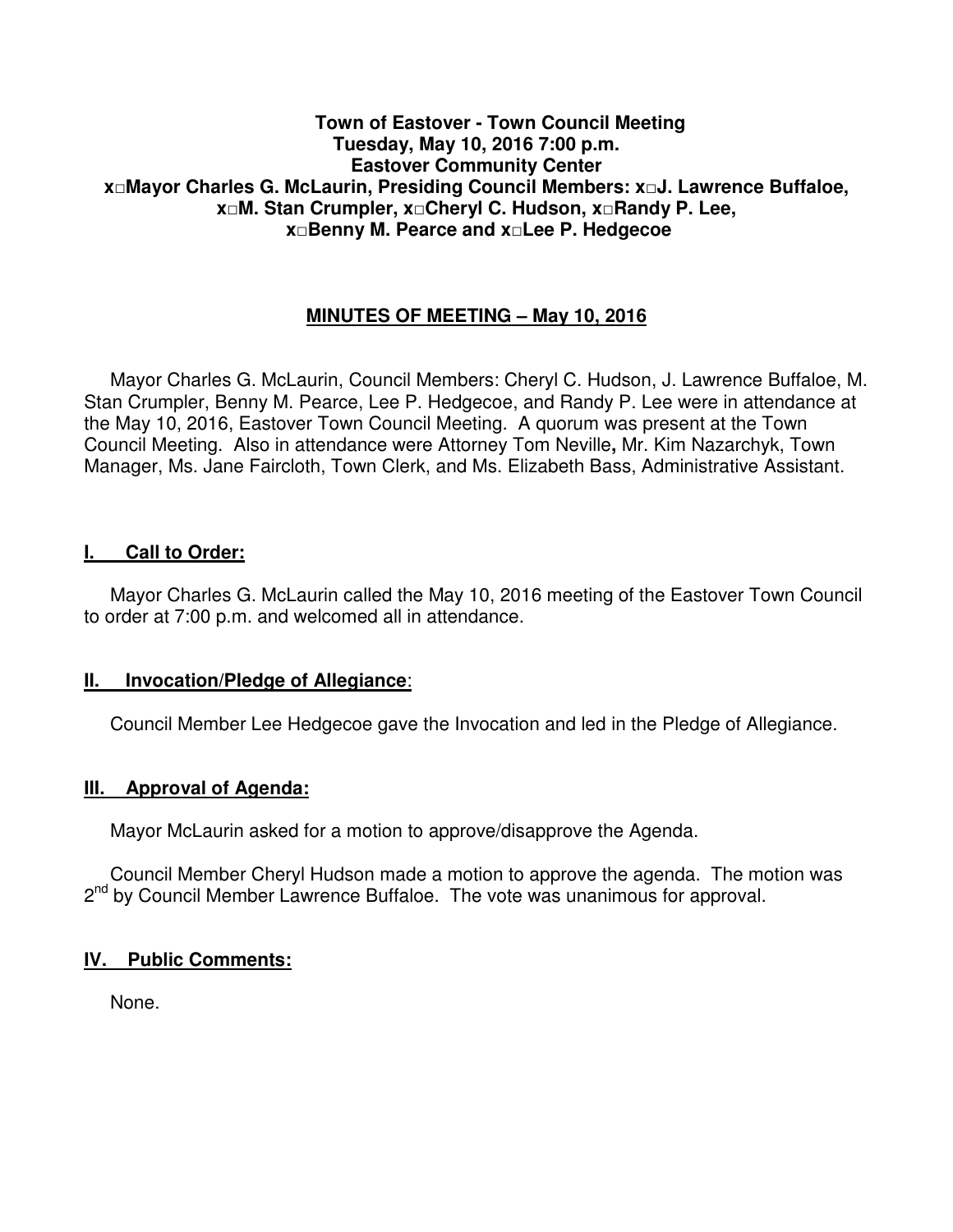## **V. Consent Agenda:**

- **1. Consider approval of the Minutes for the April 12, 2016 Town Council Meeting.**
- **2. Consider approval of the Special Meeting Minutes for the April 12, 2016 Town Council Meeting.**

## **3. Consider approval of the March, 2016 Financial Reports**

Mayor McLaurin asked for a motion to approve/disapprove the Consent Agenda as stated.

 Council Member Cheryl Hudson made a motion to approve the Consent Agenda as stated. The motion was 2<sup>nd</sup> by Council Member Stan Crumpler. The vote was unanimous for approval.

## **VI. Discussion Agenda:**

#### **Agenda Item #1:**

#### **Discussion of Fiscal Year 2017 Budget (July 1, 2016 through June 30, 2017).**

Town Manager, Kim Nazarchyk presented the Fiscal Year 2017 Budget to the Eastover Town Council Members. He stated the budget for Fiscal Year 2017 would be \$1,603,125.00. Mr. Nazarchyk said the new budget was approximately \$15,500 less than it was in Fiscal Year 2016 due to the Construction of the Eastover Town Hall being halted. He also stated there is no tax increase; it is currently at \$0.205 per \$100 valuation. The assessed property value is \$307,297,369.

 Mr. Kim Nazarchyk stated the Proposed Budget will remain the same for six basic services: fire department, police protection, parks and recreation services, street lights, zoning, and street maintenance. He said the Proposed Budget includes a 2.5% merit increase for the Administrative Assistant and two part-time employees. Mr. Nazarchyk stated the proposed budget will support the Councils' goals for expansion/improvement of the Eastover Ballpark, continuation of the study of the storm water runoff, and saving for construction of the New Town Hall.

 Mr. Nazarchyk stated the State of NC requires Municipalities to have 8% allocated toward reserves. He stated Eastover is at 130% of the requirement. Mr. Nazarchyk then asked the Council to consider transferring \$300,000 to the Capital Reserve Fund. The required Capital Reserve Fund Proposed Transfer amount is \$85,000.00. This is the minimum transfer amount as stated in the July 1, 2013 Resolution.

Mr. Nazarchyk then asked the Council if the Proposed Budget was satisfactory. He then asked the Council to vote to have a Public Hearing on June 14, 2016.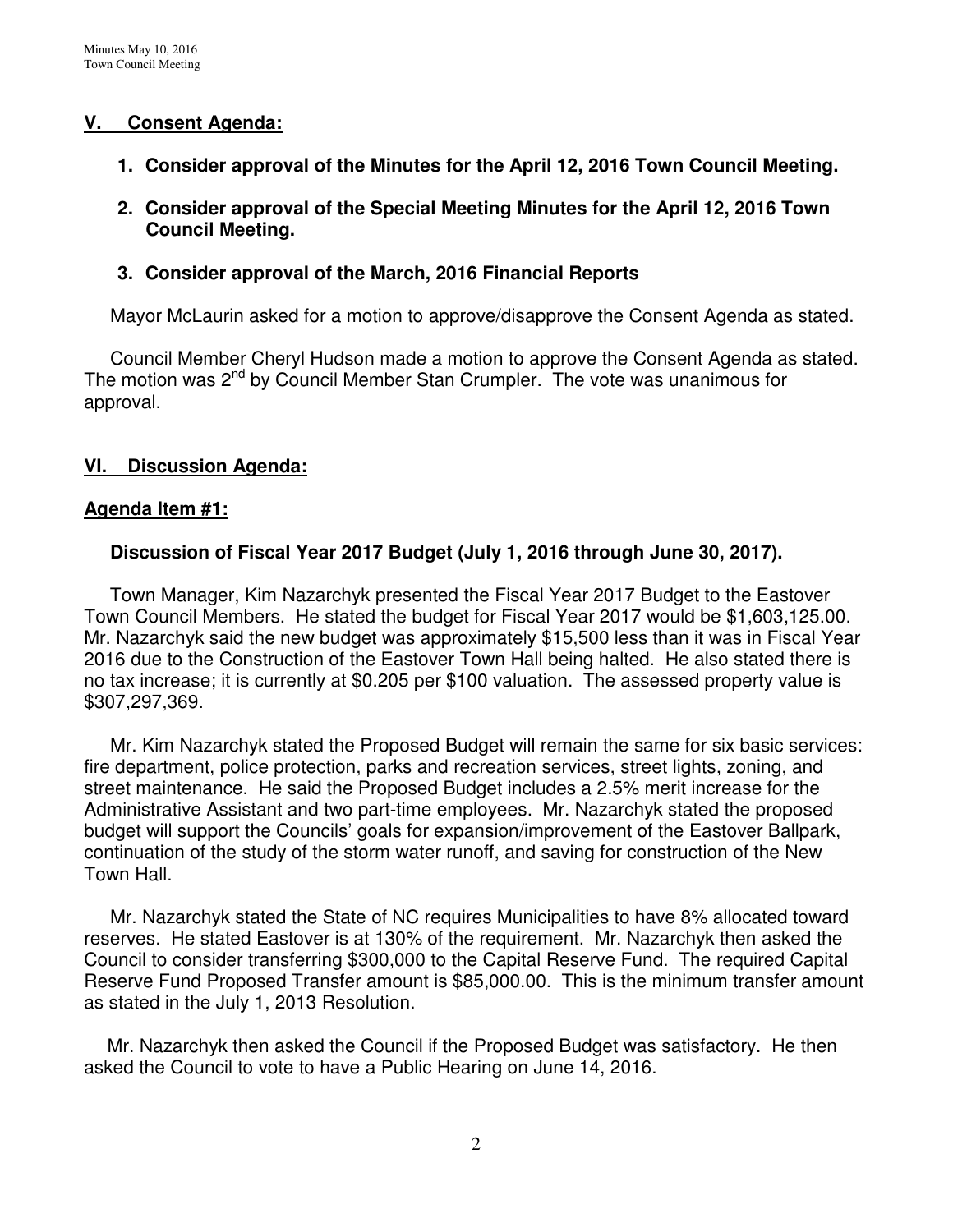Mayor McLaurin asked for a motion to set the Public Hearing for the Fiscal Year 2017 Proposed Budget on June 14, 2016.

 Council Member Benny Pearce made a motion to hold a Public Hearing on June 14, 2016 for the Fiscal Year 2017 Proposed Budget. The motion was 2<sup>nd</sup> by Council Member Randy Lee. The vote was unanimous for approval.

## **Agenda Item #2:**

## **Discussion of Contract with the Cumberland County Sheriff's Office for the period July 1, 2016 through June 30, 2017 (Fiscal Year 2017).**

 Town Manager Kim Nazarchyk presented the Fiscal Year 2017 Cumberland County Sheriff's Office Contract to the Council Members. Mr. Nazarchyk stated the contract was issued at \$74,000, which is a \$3,000 increase from Fiscal Year 2016. He stated the increase included a deputy from 8-5 Monday-Friday, vehicle insurance, vehicle maintenance & repairs, and substitutes/overtime.

 Mayor McLaurin asked for a motion to approve/disapprove the Cumberland County Sheriff's Contract for Fiscal Year 2017.

 Council Member Randy Lee made a motion to approve the Cumberland County Sheriff's Contract for Fiscal Year 2017. The motion was 2<sup>nd</sup> by Council Member Lee Hedgecoe. The vote was unanimous for approval.

## **Agenda Item #3:**

## **Discussion of Attorneys Contract for Fiscal Year 2017 (July 1, 2016 through June 30, 2017).**

The Fiscal Year 2017 Attorney Yarborough, Winters, and Neville, P.A. Contract was presented to the Council by the Eastover Town Manager, Kim Nazarchyk. Mr. Nazarchyk stated the Yarborough Law Firm had been assisting the Town since 2014. The new contract increases the retainer fee from \$250.00 to \$350.00, for a total annual increase of \$1,200.00. This includes a discount of 30% off the attorney's hourly wage.

 Mayor McLaurin asked for a motion to approve/disapprove the Fiscal Year 2017 Attorney Yarborough, Winters, and Neville, P.A. Contract.

 Council Member Cheryl Hudson made a motion to approve the Attorney Yarborough, Winters, and Neville, P.A. Contract for Fiscal Year 2017. The motion was 2<sup>nd</sup> by Council Member Stan Crumpler. The vote was unanimous for approval.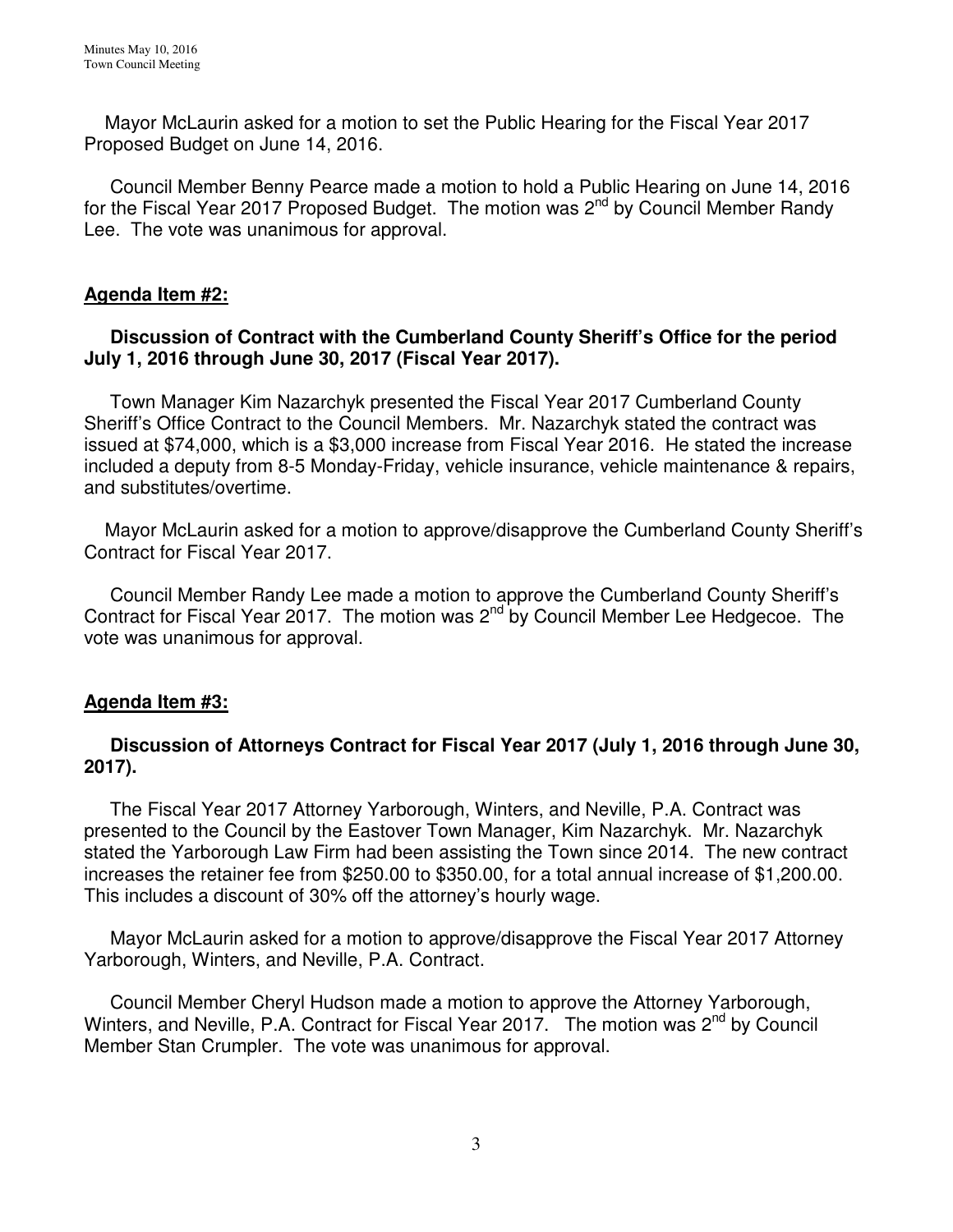## **Agenda Item #4:**

#### **Discussion on disposal of Town damaged or obsolete personal property.**

 Town Manager Kim Nazarchyk presented a request of disposal of Town damaged or obsolete personal property to the Council. Mr. Nazarchyk informed the Council these items needed to be destroyed or given to someone. After a brief discussion, Town Attorney Tom Neville stated per General Statute in order to discard the Town's Property an attempt to sell such property MUST be made. A posting in the paper must be made at least 5 days prior to the next Council Meeting. If the property is not able to be sold then the property could be given away. Certain items (2 Dell Monitors, 2 Processors with the hard drive removed, 1 Mitsumi Keyboard, and 3 printers) on the list belongs to the Town but other items (2 old wheeled carts, four pictures, and wooden tables) belongs to the Eastover Civic Club, and would be left up to them to discard.

## **VII. Receive Mayors Update:**

Mayor Charles McLaurin stated he wanted every Council Member to have a supply of Eastover Bumper Stickers with them. He would like for each Council Member to give these out to Eastover Residents at no charge.

 Mayor McLaurin said the new street lights had been put in and he thought they were much brighter than the old yellow lights. Council Member Randy Lee agreed and stated they light up the street very well.

 Mayor McLaurin said trash was dumped in the new housing development off of Beard Road. Town Manager Nazarchyk contacted Cumberland County Trash Pickup and they removed the debris.

Mayor McLaurin stated there were 4 old beaten up trailers placed on a 1/2 acre lot of land located off Dunn Road by I95. He said the land was zoned M&P (Heavy Industrial) before Eastover was incorporated. Town Manager Nazarchyk said he had contacted Cumberland County Nuisance and Abatement and all trailers have since been removed.

#### **VIII. Receive Town Council Update:**

 Council Member Cheryl Hudson stated Eastover would be having a "Heritage and Heroes Day" on October 29, 2016. This will be a prelude to the events the City of Fayetteville is having for their Heroes Day. This day will be a day of recognition for ALL Veterans. The event as well as the City of Fayetteville's events will be posted on Facebook, the Eastover Town Website, the Fayetteville Observer, the Visitors Bureau, and on radio stations.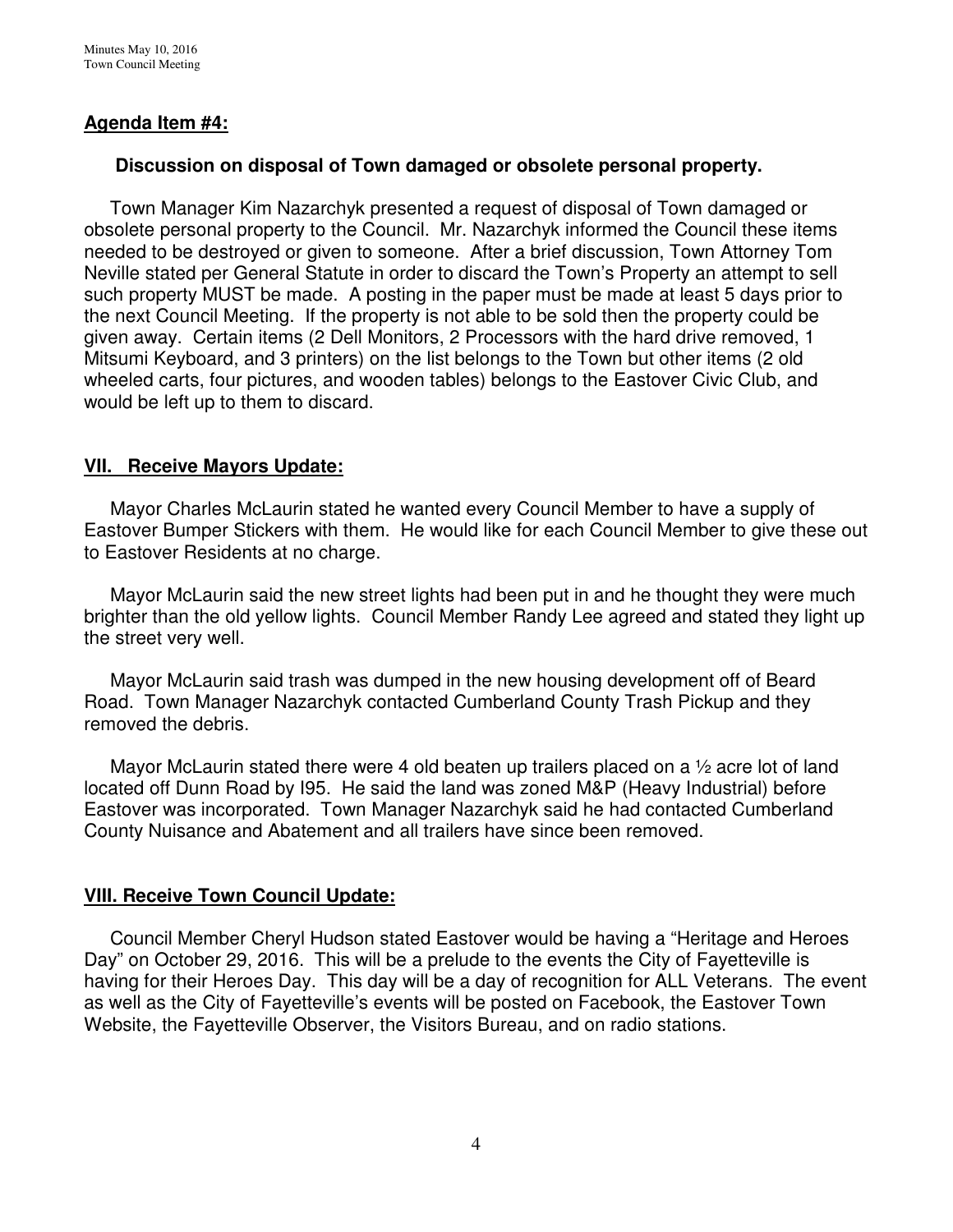Council Member Lawrence Buffaloe presented the future site plan for the Eastover Ballpark. This plan shows several additions: tennis courts, a swimming pool, a walking trail, extra parking, a football/soccer field, and a theater/pavilion. Discussions are in process concerning purchasing the unpaved portion of Ballpark Road that leads to Beard Road. A survey has been ordered for the unpaved portion of the road and once received will be given to the appraiser, and negotiations will begin. The site plan is to also put in 10ft of walkways and sidewalks to make the Ballpark more Handicap Accessible. Council Member Buffaloe said any and all suggestions for the Ballpark would be appreciated.

## **IX. Receive Town Managers Update:**

 Town Manager Kim Nazarchyk stated he would have an amendment to the Fiscal Year 2016 Budget at the next Town Council Meeting. The amendment would allow a transfer of \$300,000.00 from the General Account to the Capital Reserve Account providing the Council approves it. He said currently there is \$2.1 million in the General Fund which is 130% of our required reserve amount.

 Mayor Charles McLaurin asked for a motion to transfer \$300,000 from the General Account to the Capital Reserve Account.

 Council Member Cheryl Hudson made a motion to transfer \$300,000 from the General Account to the Capital Reserve Account. The motion was 2<sup>nd</sup> by Council Member Stan Crumpler. The vote was unanimous for approval.

 Town Manger Kim Nazarchyk said he wanted to remind all in attendance about the memorial service being held on Thursday May 12<sup>th</sup> at 8:00 am for Fallen Peace Officers. He also stated the fence for the community building had been ordered and should be installed within the next 3 weeks.

 Town Manager Nazarchyk informed the Council about the Arts Council giving a grant of \$1,000.00 to help promote the cultural arts. The Council suggested this be brought to the Eastover Civic Clubs attention; they may possibly want to assume responsibility. Mayor McLaurin suggested the funds could go to the local elementary schools.